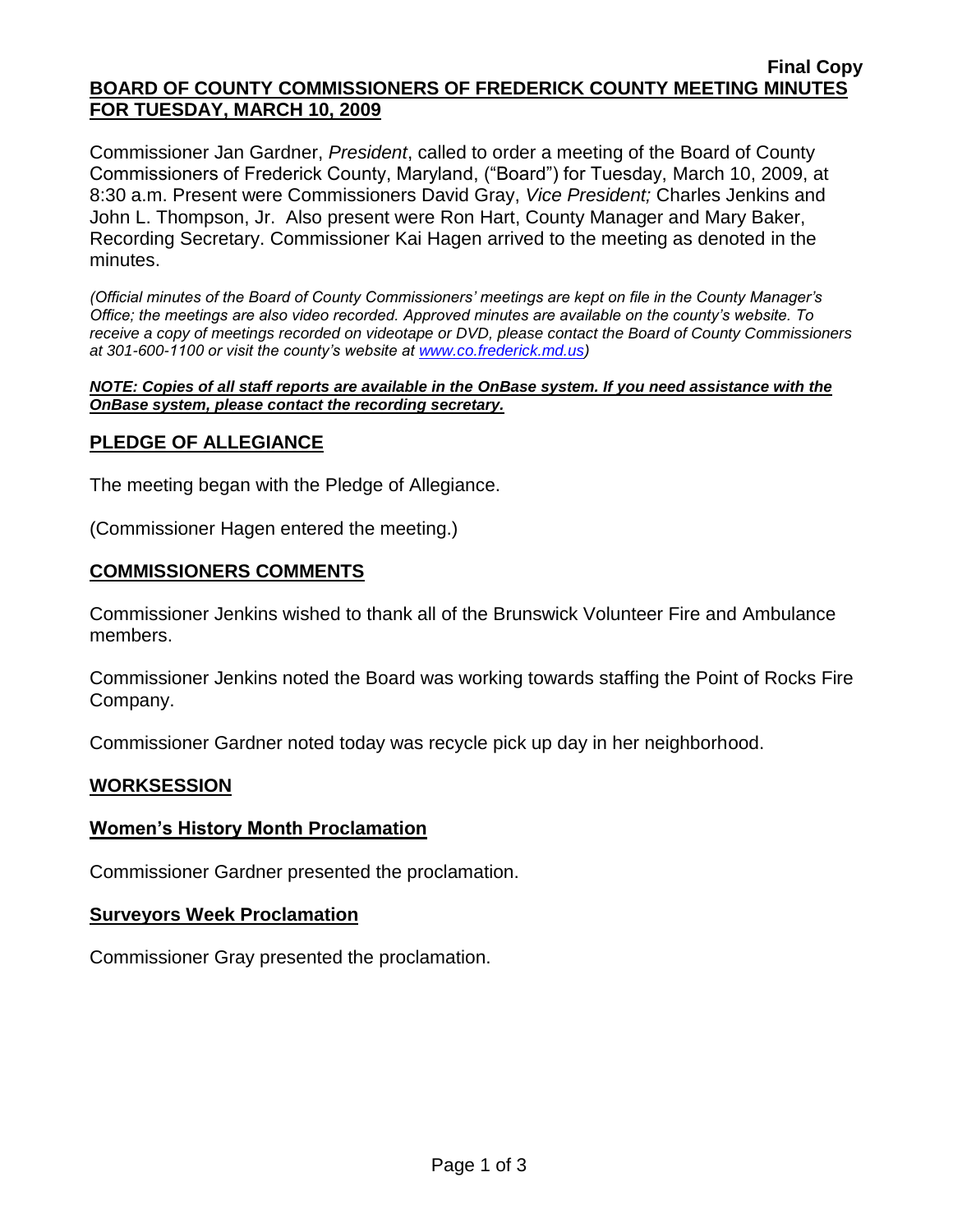#### **Final Copy BOARD OF COUNTY COMMISSIONERS OF FREDERICK COUNTY MEETING MINUTES FOR TUESDAY, MARCH 10, 2009**

### **ADMINISTRATIVE BUSINESS**

# **Presentation of FY 2010 Staff Recommended Operating Budget – Mike Gastley, Finance Division**

Mr. Gastley presented an overview of the FY 2010 operating budget and dates for budget review week.

No action was taken by the Board.

### **WORKSESSION**

## **Framework for Sustainability – Including the Establishment of Frederick County Sustainability Commission – Hilari Varnadore, Office of Environmental Sustainability**

Ms. Varnadore presented information to the Board.

In taking direction from the Board, staff developed a framework for sustainability to provide an initial internal guide to the organization of the county's sustainability program. The framework also included the creation of a citizen appointed sustainability commission as well as an internal sustainable action team to assist in goal setting, program development, outreach, education and implementation of the sustainability program.

Staff requested direction on the information presented in the sustainability framework including preparation of an ordinance to formally establish the Frederick County Sustainability Commission as presented in the staff report.

There was Board consensus to adopt the sustainability framework as presented.

(Commissioner Jenkins left the meeting.)

Commissioner Hagen moved to approve the sustainability framework as outlined in the staff report, which included the preparation of an ordinance to formally establish the Frederick County Sustainability Commission. Commissioner Gray seconded the motion that passed 3-1- 0 with Commissioner Thompson opposed and Commissioner Jenkins absent.

Commissioner Thompson offered a substitute motion in lieu of a sustainability commission, the Board would take on the role of the commission and hold the first meeting at 1:00 p.m. today. The motion failed due to lack of a second.

### **COMMISSIONERS COMMENTS**

None.